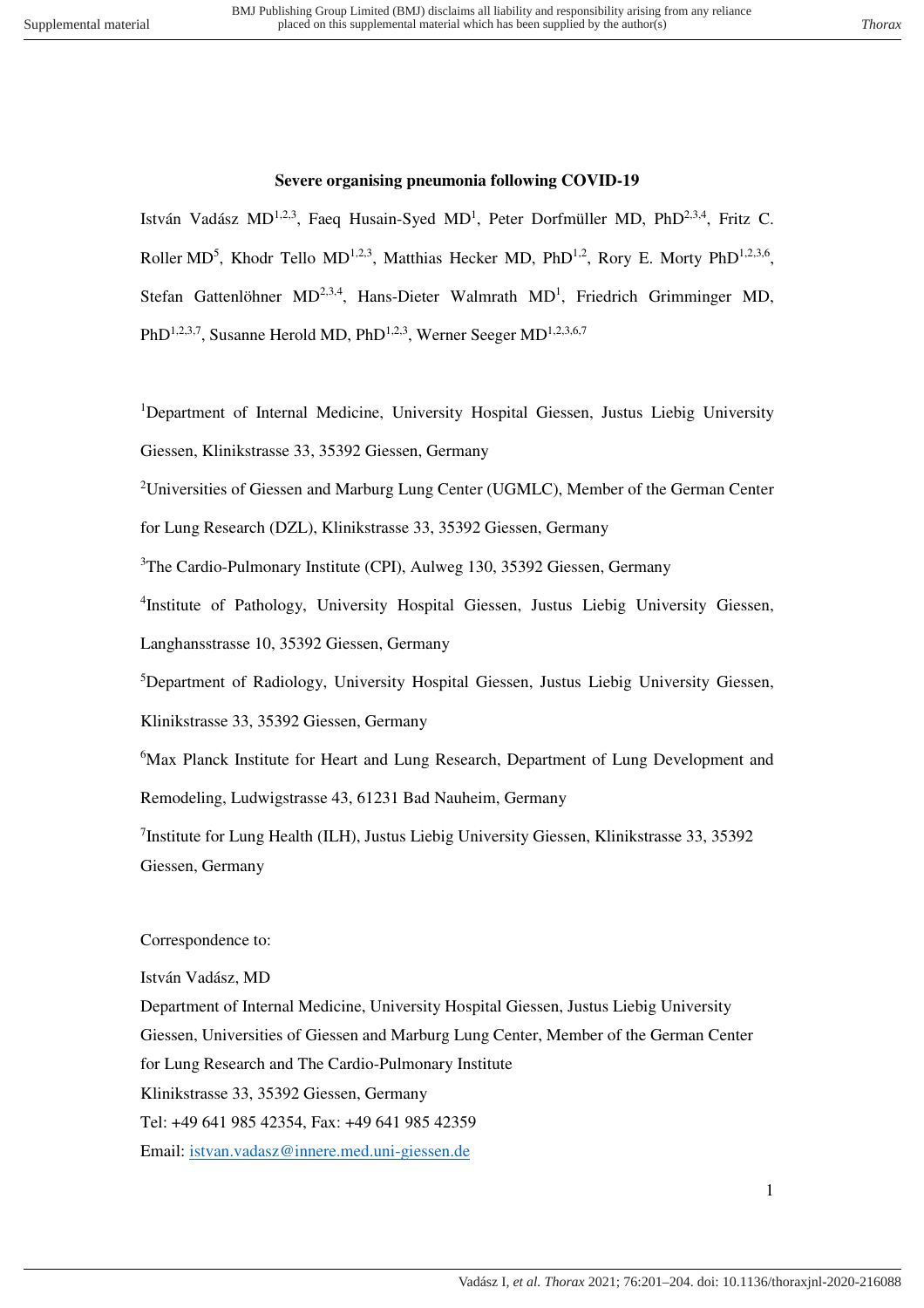# **Supplementary material**

### *Supplementary tables*

#### *Supplementary table 1: Characteristics of three patients diagnosed with organising*

#### *pneumonia secondary to COVID-19.*

|                                        | Patient 1                 | Patient 2                    | Patient 3                      |
|----------------------------------------|---------------------------|------------------------------|--------------------------------|
| <b>Demographics</b>                    |                           |                              |                                |
| <b>Sex</b>                             | Male                      | Male                         | Male                           |
| Age, years                             | 57                        | 70                           | 76                             |
| Body mass index, kg/m <sup>2</sup>     | 29.4                      | 23.2                         | 24.7                           |
| <b>Comorbidities</b>                   | Hypertension,<br>diabetes | Hypertension,<br><b>COPD</b> | Hypertension,<br>diabetes, CAD |
| <b>Laboratory findings</b>             |                           |                              |                                |
| White cell count, g/L                  | 7.1                       | 9.6                          | 11.9                           |
| Total lymphocytes                      | 1.54                      | 0.87                         | 0.36                           |
| Haemoglobin, g/dL                      | 84                        | 131                          | 105                            |
| Platelet count, giga/L                 | 316                       | 233                          | 287                            |
| Creatinine, mg/dL <sup>†</sup>         | 0.5                       | 0.9                          | 1.2                            |
| Urea, mg/dL‡                           | 37                        | 111                          | 86                             |
| Lactate dehydrogenase, U/L             | 311                       | 393                          | 301                            |
| Alanine aminotransferase, U/L          | 104                       | 81                           | 38                             |
| Aspartate aminotransferase, U/L        | 44                        | 108                          | 56                             |
| Albumin, g/L                           | 24.9                      | 33.6                         | 31.0                           |
| B-type natriuretic peptide, pg/mL      | 48                        | 65                           | 142                            |
| C-reactive protein, mg/L               | 71.1                      | 58.1                         | 212.4                          |
| Procalcitonin, µg/L                    | 0.5                       | 0.7                          | 0.5                            |
| Interleukin-6, µg/L                    | 74                        | 334                          | 280                            |
| Ferritin, µg/L                         | 1588                      | 524                          | 1059                           |
| D-dimer, mg/L                          | 3.1                       | 4.3                          | 0.69                           |
| <b>Clinical characteristics</b>        |                           |                              |                                |
| <b>SAPS II</b>                         | 37                        | 39                           | 57                             |
| <b>SOFA</b> score                      | $\tau$                    | 6                            | 7                              |
| $V_T$ , mL/kg PBW                      |                           |                              |                                |
| 24 h post-intubation                   | 6.1                       | 6.2                          | 6.2                            |
| 2 weeks post-intubation                | 6.3                       | 5.9                          | 5.8                            |
| At time point of OP diagnosis          | 5.6                       | 6.1                          | 5.4                            |
| 2 weeks after CS initiation            | 6.2                       | <b>SB</b>                    | 6.7                            |
| RR, breaths/min                        |                           |                              |                                |
| 24 h post-intubation                   | 26                        | 20                           | 15                             |
| 2 weeks post-intubation                | 22                        | 18                           | 19                             |
| At time point of OP diagnosis          | 30                        | 22                           | 26                             |
| 2 weeks after CS initiation            | 16                        | <b>SB</b>                    | 15                             |
| P <sub>PLAT</sub> , cmH <sub>2</sub> O |                           |                              |                                |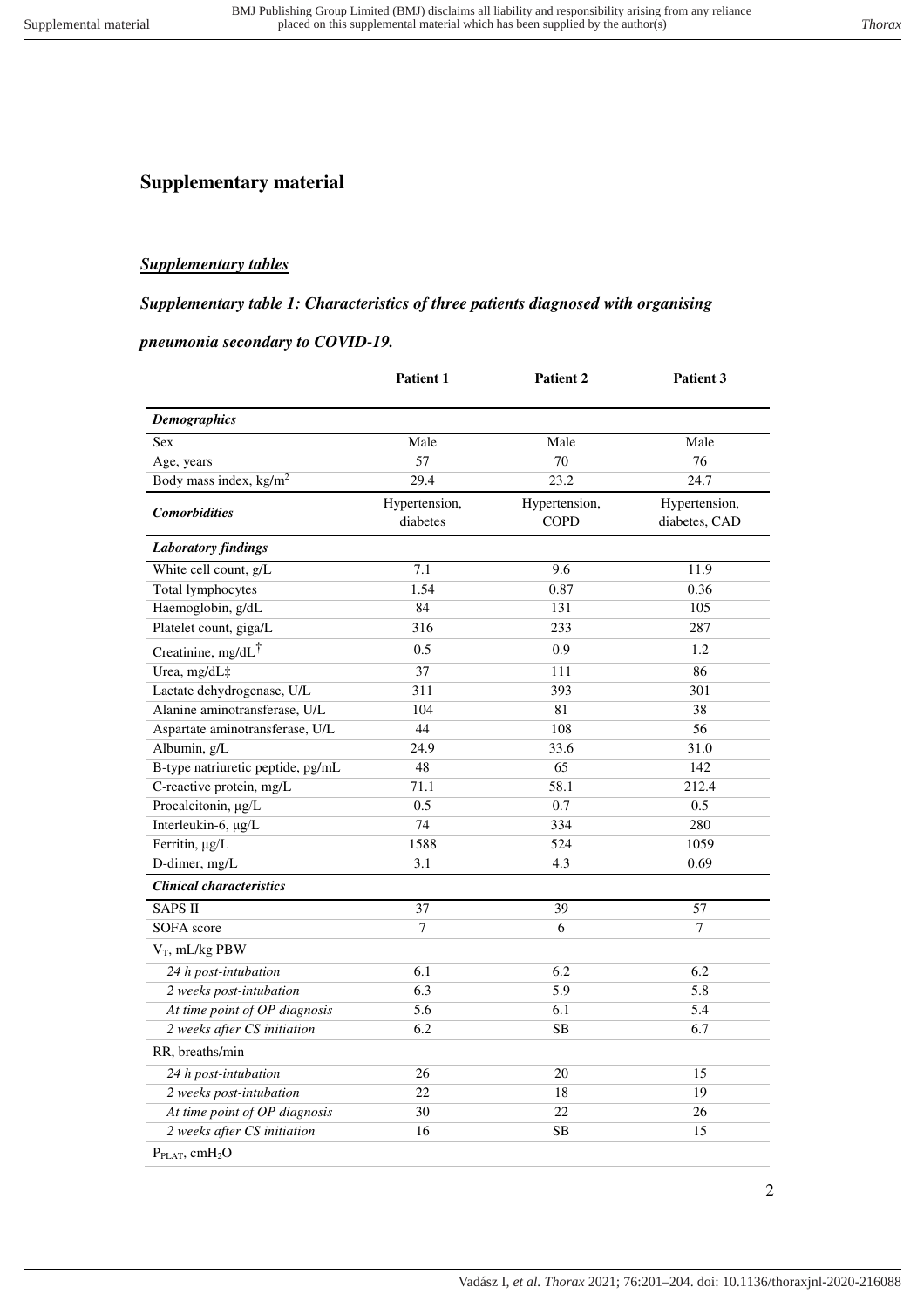| 24 h post-intubation                     | 28    | 25             | 24             |
|------------------------------------------|-------|----------------|----------------|
| 2 weeks post-intubation                  | 24    | 19             | 16             |
| At time point of OP diagnosis            | 30    | 30             | 20             |
| 2 weeks after CS initiation              | 13    | <b>SB</b>      | 14             |
| PEEP, $cmH2O$                            |       |                |                |
| 24 h post-intubation                     | 12    | 11             | 12             |
| 2 weeks post-intubation                  | 8     | 9              | $\tau$         |
| At time point of OP diagnosis            | 10    | 12             | 5              |
| 2 weeks after CS initiation              | 5     | SB             | 5              |
| Driving pressure, $cmH2O$                |       |                |                |
| 24 h post-intubation                     | 18    | 14             | 12             |
| 2 weeks post-intubation                  | 16    | 10             | 9              |
| At time point of OP diagnosis            | 20    | 18             | 15             |
| 2 weeks after CS initiation              | 8     | <b>SB</b>      | 9              |
| Compliance, mL/mbar                      |       |                |                |
| 24 h post-intubation                     | 38.4  | 42.7           | 41.2           |
| 2 weeks post-intubation                  | 52.3  | 65.3           | 54.4           |
| At time point of OP diagnosis            | 18.4  | 22.5           | 26.2           |
| 2 weeks after CS initiation              | 57.5  | <b>SB</b>      | 55.6           |
| PaO <sub>2</sub> /FiO <sub>2</sub> ratio |       |                |                |
| 24 h post-intubation                     | 98.2  | 185.2          | 194.8          |
| 2 weeks post-intubation                  | 175.5 | 261.1          | 240.0          |
| At time point of OP diagnosis            | 153.3 | 197.7          | 208.3          |
| 2 weeks after CS initiation              | 308.2 | 385.7*         | 347.6          |
| ARDS adjuvant therapy                    |       |                |                |
| Prone positioning                        | Yes   | Yes            | Yes            |
| Nitric oxide                             | Yes   | No             | Yes            |
| ECCO <sub>2</sub> R                      | Yes   | N <sub>o</sub> | N <sub>o</sub> |
| LVEF, %                                  | 60    | 60             | 55             |

†To convert the values for serum creatinine to mg/dL, multiply by 88.4.

‡To convert the value for urea to blood urea nitrogen, multiply by 0.467.

*\**Spontaneously breathing at room air (FiO<sup>2</sup> 0.21%).

CAD, coronary artery disease; COPD, chronic obstructive pulmonary disease; COVID-19, coronavirus disease 2019; CS, corticosteroid; ECCO<sub>2</sub>R, extracorporeal carbon dioxide removal; FiO<sub>2</sub>, fraction of inspired oxygen; ICU, intensive care unit; LVEF, left ventricular ejection fraction; OP, organising pneumonia; PaO<sub>2</sub>, arterial partial pressure of oxygen; PBW, predicted body weight; PEEP, positive end-expiratory pressure; PPLAT, plateau pressure; RR, respiratory rate; SAPS, Simplified Acute Physiology Score; SB, spontaneously breathing; SOFA, Sequential Organ Failure Assessment

## *Legend to Supplementary figures*

# *Supplementary figure 1: Initial and follow-up chest x-ray of a patient with severe*

*COVID-19.* **(A)** Initial chest x-ray of a 57-year old male patient presenting with COVID-19

showing extensive ground-glass opacification in both lower lobes and the left midfield (black

asterisk). A follow-up chest x-ray (**B**) three weeks later upon clinical deterioration and